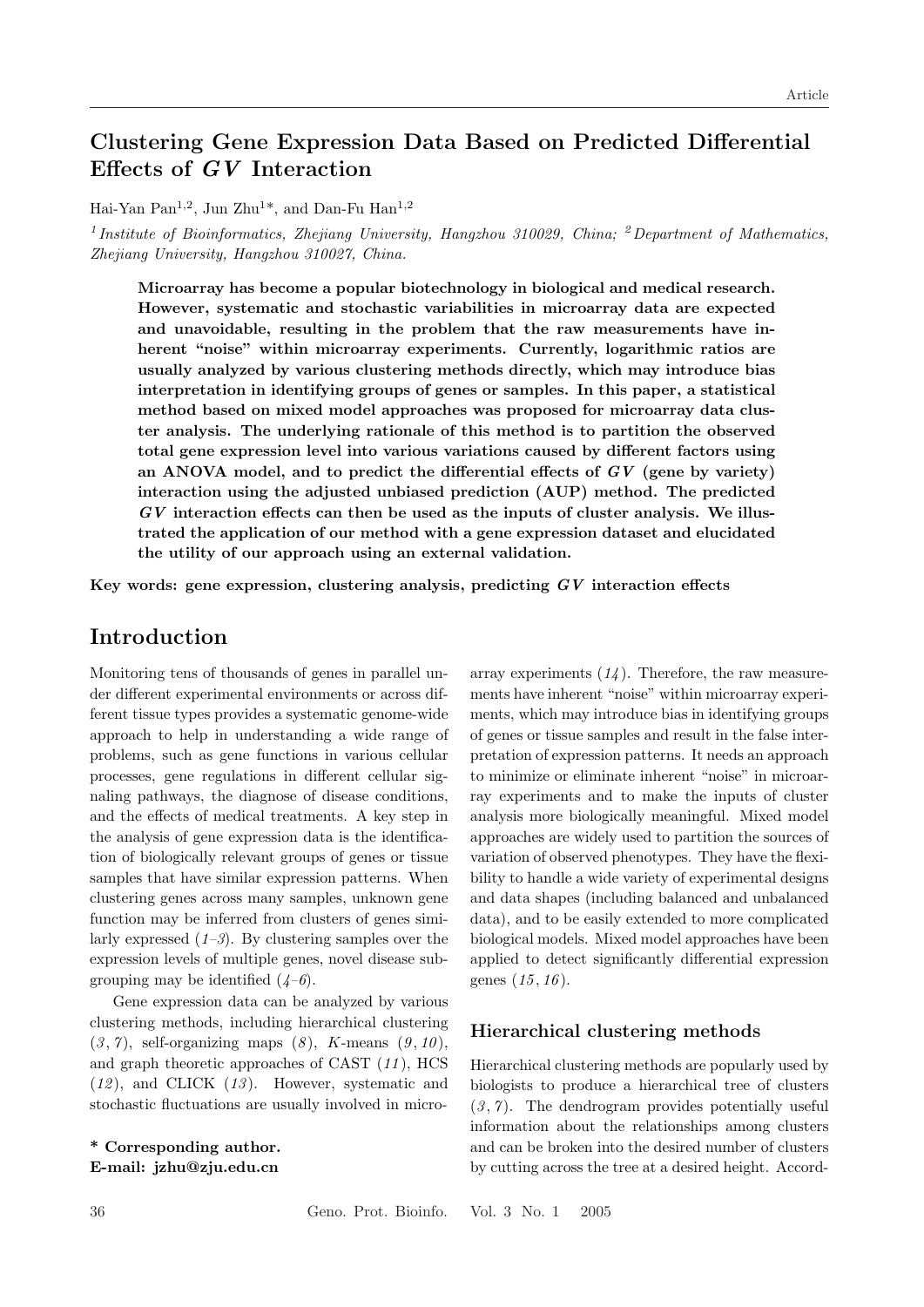ing to the methods that produce clusters, hierarchical clustering algorithms can be further divided into agglomerative algorithms and divisive algorithms.

Agglomerative clustering starts with the points as individual clusters and then iteratively merges the two closest clusters together. This iterative merging procedure continues until only one cluster is remaining. Different criteria of measuring the similarity between a pair of clusters yield different cluster algorithms. All algorithms are based on distance metrics for measuring the similarity of a pair of points. Euclidian distance and one minus the Pearson correlation coefficient are two commonly used distance metrics to measure the proximity of a pair of points in clustering expression profiles. The Pearson correlation coefficient  $R(X, Y)$  and Euclidian distance  $D(X, Y)$  between X and Y are defined as follows,

Pearson correlation 
$$
R(X, Y) = \frac{\sum\limits_{i=1}^{n} (X_i - \bar{X})(Y_i - \bar{Y})}{\sqrt{\sum\limits_{i=1}^{n} (X_i - \bar{X})^2 \sum\limits_{i=1}^{n} (Y_i - \bar{Y})^2}}
$$
  
Euclidean distance  $D(X, Y) = \sqrt{\sum\limits_{i=1}^{n} (X_i - Y_i)^2}$ 

Using these two distance metrics, the distance between a pair of clusters can be computed in two ways. In complete-linkage criterion, the distance between two clusters is simply the maximum metric between a point in one cluster and a point in another cluster. In UPGMA-linkage criterion, the distance between two clusters is calculated as the average distance of the pairwise distances between the points in one cluster and the points in another cluster.

Divisive clustering starts with one, all-inclusive cluster and, at each step, the biggest group is broken down into two smaller groups until each cluster contains only a single sample. In this case, we need to decide which cluster to split and how to split the bigger one into two smaller ones at each step. Different decisions and split criteria can generate different divisive clustering algorithms such as DIANA (DIvisive ANAlysis). The detailed implementation of DIANA can be seen in Kaufman and Rousseeuw (17 ).

### Assessment of clustering results

A key question in the design and analysis of clustering techniques is how to evaluate the clustering results. Different measures are applicable in different situations, depending on the information available such as whether a partial true solution is known or not. Jain and Dubes  $(18)$  divided cluster evaluation indices into two main categories: internal and external criterion. Internal criterion measures the quality of clusters based only upon the data, whereas external criterion measures the agreement between the derived clusters and some external gold standards. The external criterion analysis has the strong capacity of providing an independent, hopefully unbiased assessment of cluster quality. Because the inputs of the predicted GV (gene by variety) effects for a cluster method are not the same as compared with the raw  $log_2(Ratios)$ , in this situation, internal criteria such as figure of merit (FOM; ref. 19) or silhouette width  $(20)$  are not suitable to assess the quality of cluster results. Since the putative cluster labels have been available for the gene expression dataset used, an external index of Jaccard coefficient has been adopted to evaluate the quality of clustering results. The Jaccard coefficient is defined as the proportion of correctly identified mates in the derived solution to the sum of correctly identified mates plus the total number of disagreements between the derived solution and the putative solution (a disagreement is a pair that are mates in one solution and non-mates in the other). The higher the score, the better the solution, and a score of 1.0 suggests a perfect solution. Sharan  $et \ al \ (13)$  applied this index to evaluate the clustering results.

We presented a statistical method based on mixed model approaches for cluster analysis of microarray data. The objective of this method was to partition the observed total gene expression level into various variations caused by different factors using an ANOVA model, and to predict the differential effects of GV interaction using the adjusted unbiased prediction (AUP) method  $(21, 22)$ . Then we applied three hierarchical clustering methods: completelinkage  $(23)$ , UPGMA-linkage  $(23)$ , and DIANA  $(17)$ to clustering for the phenotypic values of  $log_2(Ratios)$ and the predicted differential effects of GV interaction, respectively. The utility of our method on the task of clustering genes was judged by Jaccard coefficient  $(18)$ .

We developed a windows-interface software (ClusterProject) for analysis and visualization of gene expression data. This software with a graphical user interface contains various clustering methods, similarity metrics, and the evaluation metrics, as well as multi-variant analysis including PCA (principal component analysis) and the mixed model approach. It can visualize the raw expression data and the cluster results in several ways. The software is available at http://ibi.zju.edu.cn/software/clusterproject/.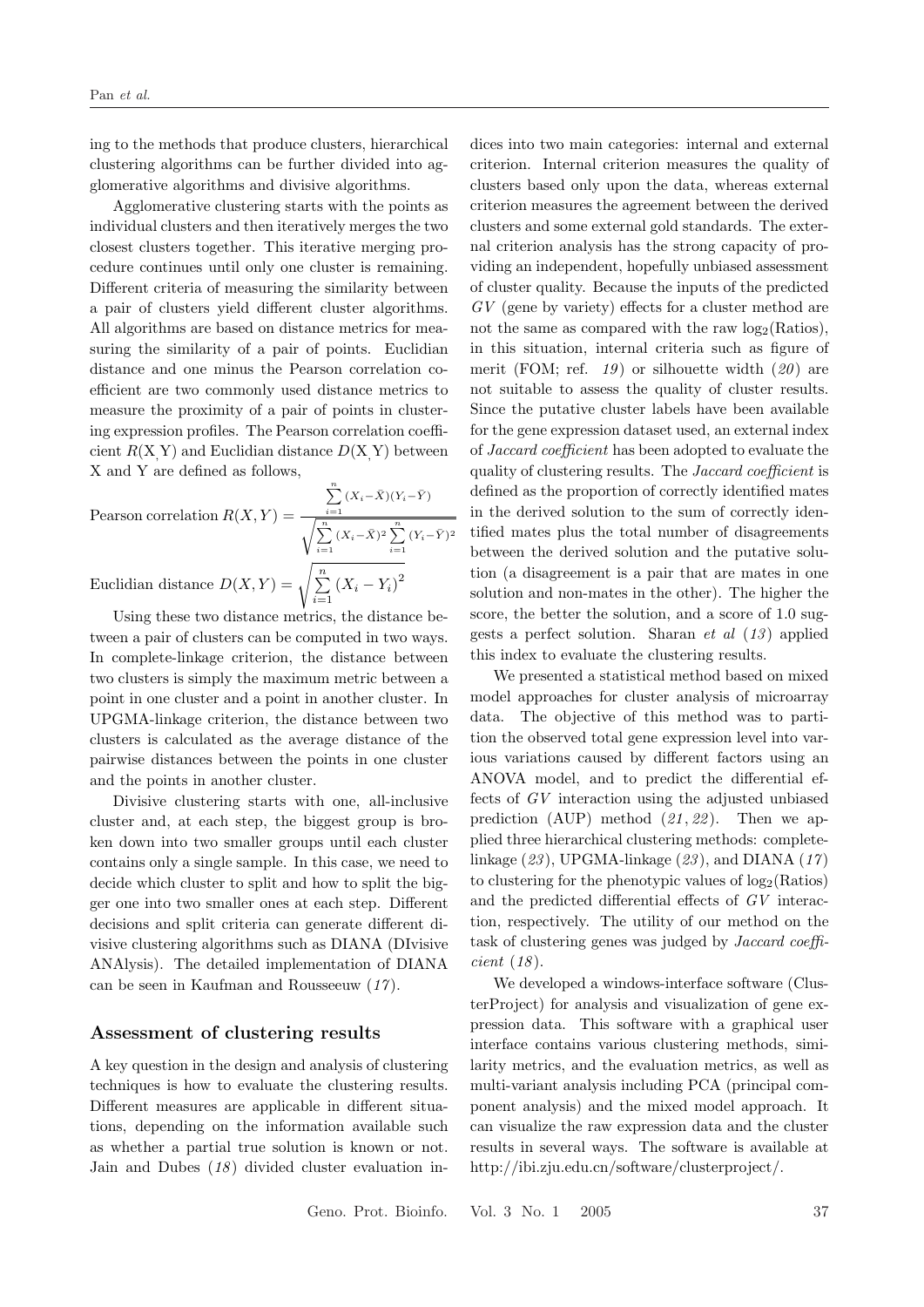# Model

### Prediction of GV interaction effects

A microarray experiment is a multi-step process and each step may introduce a potential source of variation. The variation of the measured gene expression data can be generally classified into three generic categories: biological variation, technical variation, and residual variation  $(24, 25)$ . Biological variation in measured gene expression accounts for the variation from different mRNA sources, such as different animals, cell lines, or tissues. Technical variation refers to the variation coming from the use of the microarray system, such as the sample preparation procedures, the hybridization and washing procedures, the detection method of gene expressions, and laboratory environmental conditions. Residual variation accounts for sampling or experimental error or other unexplainable factors. The variation in a measured gene expression is the sum of these three variations.

Our approach centered around the ANOVA model of Kerr et al (26 ) for the analysis of microarray data. The ANOVA model is a popular statistical approach to account for different sources of variation. It can consider all possible sources of variation in a microarray experiment and use one equation to summarize them. The exact form of the ANOVA model depends on the particular experiment. That is, one should determine which sources of variation are present in each experiment individually and construct the model accordingly. Let  $y_{ijkl}$  be the observed gene expression measurement from gene  $i$ , dye  $j$ , array  $k$ , and variety l, then an overall ANOVA model is

$$
y_{ijkl} = \mu + G_i + D_j + A_k + V_l + GD_{ij} + GA_{ik} + GV_{il} + \varepsilon_{ijkl}
$$
\n
$$
\tag{1}
$$

where  $\mu$  is the average of overall expression levels, a fixed effect;  $G_i$  is the fixed effect of the *i-th* gene. The effects of dye  $D_j$ , array  $A_k$ , variety  $V_l$ , gene by dye interaction  $GD_{ij}$ , gene by array interaction  $GA_{ik}$ , gene by variety interaction  $GV_{il}$ , and residual  $\varepsilon_{ijkl}$ are all random variables with zero means and variance components  $\sigma_B^2$ ,  $\sigma_A^2$ ,  $\sigma_V^2$ ,  $\sigma_{GD}^2$ ,  $\sigma_{GA}^2$ ,  $\sigma_{GV}^2$ ,  $\sigma_{\varepsilon}^2$ , respectively. The generic term "variety" refers to the effect of treatments, tissue types, or time points in a biological process  $(26)$ . The interaction effects of genes by varieties interaction  $(GV_{il})$  are biologically interesting among these effects. These terms reflect differences in expression of genes to particular varieties that are not explained by the marginal effects of genes and varieties.

Variance components of the aforementioned models can be estimated using restricted maximum likelihood estimation (REML) and minimum norm quadratic unbiased estimation (MINQUE) (27 ). The random effects of GV can be predicted by the best linear unbiased prediction (BLUP; ref. 28 ) and the AUP method  $(21, 22)$ . We used MINQUE  $(1)$  to estimate the variance components and the AUP method to predict the random effects. MINQUE (1) is a MINQUE method with all the prior values setting as 1.0. The predicted differential effects of GV interaction were used as the inputs for further cluster analysis.

### Application to yeast sporulation data

We applied our method to the analysis of gene expression data on the transcriptional program of sporulation in budding yeast collected and analyzed by Chu et al  $(2)$ . The data set is publicly available at http://cmgm.stanford.edu/pbrown/sporulation. In this experiment, cDNA microarrays containing 97% of the totally 6,118 known and predicted genes of yeast were used to study gene expression during meiosis and spore formation. The mRNA samples were taken at seven time points: 0, 0.5, 2, 5, 7, 9, and 11.5 h. For each time point, the researchers prepared a "red"-labeled cDNA pool. Meanwhile, time-0 sample was served as a reference pool for all of the samples taken from seven time points and was labeled with "green" fluorescent dye. Seven microarrays were used in the study, and each array was probed with the green-labeled sample mixed with one of the seven red-labeled samples.

Each spot contained four measurements: red signal, red background, green signal, and green background. The background-normalized ratio (red signal − red background)/(green signal − green background) was used as respective expression level of a gene at each time point. In addition, Chu et al  $(2)$  described a small set of hand-picked representative genes from each of the seven temporal classes that were expressed during sporulation. Two genes (MRD1 and NAB4) for profile 3, and two genes (KNR4 and EXO1) for profile 4 could not be found at the publicly available data file. The remaining 36 genes were used for next analysis.

We modified the preceding full mixed linear model to support this specific data. The modification of model (1) is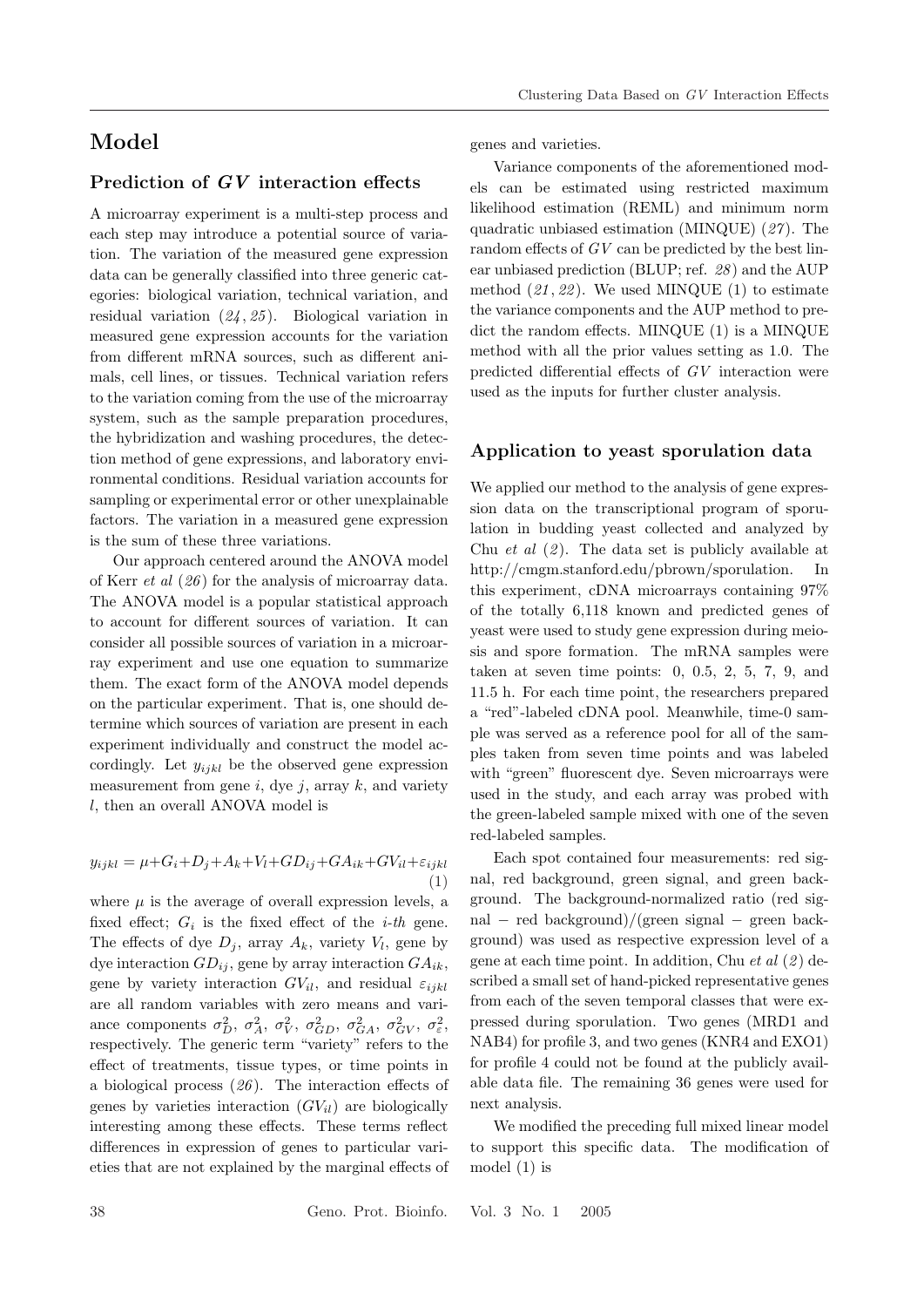$$
y_{ijkl} = \mu + G_i + D_j + A_k + V_l + GA_{ik} + GV_{il} + \varepsilon_{ijkl} \tag{2}
$$

where  $y_{ijkl}$  is the background-corrected base-2 logarithm of individual intensity measurement, and  $i = 1$ ,  $\ldots$ , 36 genes;  $j = 1, 2$  dyes;  $k = 1, \ldots, 7$  arrays; and  $l = 1, \ldots, 7$  varieties (time points). It is not possible to fit the full model (1) that includes GD interaction effects to this experimental design because 0 residual degree of freedom remains. So we excluded the GD effect from the full model. Model (2) is similar to the model of Kerr and Churchill  $(29)$  of this gene expression data, which used AD effect instead of variety effect.

## Results

The proportions of variance components to the total variance in model (2) were summarized in Table 1. Variety effects and gene by variety effects contributed largely to the variation of gene expression (45.2% and 36.4%, respectively). It elucidated that the variation of gene expression was mainly determined by variety (time point) and gene by variety interaction. There is strong evidence that the expression levels of genes vary from different time points. The proportion of residual variation to the total variance was small (3.9%).

Furthermore, the  $GV$  effects in model  $(2)$  were predicted by the AUP method. Each of the three clustering algorithms with one minus Pearson correlation metric and Euclidian metric was applied to clustering for the phenotypic values of  $log_2(Ratios)$  and the pre-

Table 1 Variance Component Estimates and Their Proportions to Total Variance for Yeast Sporulation Data

| Parameter                             | Estimate | Proportion |
|---------------------------------------|----------|------------|
| $\sigma_D^2/\sigma_T^2$               | 0.002    | 0.001      |
| $\sigma_A^2/\sigma_T^2$               | 0.119    | 0.045      |
| $\sigma_V^2/\sigma_T^2$               | 1.194    | 0.452      |
| $\sigma_{GA}^2/\sigma_T^2$            | 0.262    | 0.099      |
| $\sigma_{GV}^2/\sigma_T^2$            | 0.962    | 0.364      |
| $\sigma_{\varepsilon}^2/\sigma_{T}^2$ | 0.102    | 0.039      |

dicted GV effects, respectively. Jaccard coefficient was computed for each run to assess the quality of each obtained cluster result. The comparisons of cluster results for the yeast sporulation data were shown in Table 2. It was obvious that the cluster results of three clustering methods have been improved when using the predicted GV effects as the inputs of cluster analysis instead of the phenotypic values of  $log_2(Ratios)$  except UPGMA-linkage with Euclidian. Three clustering methods with Euclidian all correctly discovered the genes of Metabolic class for  $log_2(Ratios)$  and GV effects. These clustering methods with Pearson correlation also correctly discovered the metabolic genes for GV effects except DI-ANA. However, when clustering for  $log_2(Ratios)$ , the Metabolic class was partitioned into two subclasses (one group includes SIP4, CAT2, YOR100C, CAR1, AGA2, and YPR192W, another includes ACS1 and PYC1). DIANA with Euclidian produced the best performance using GV effects, and it accurately discovered three classes (including Metabolic, Early I, and Late).

Table 2 Comparisons of Three Clustering Methods with  $log_2(Ratios)$  and GV Effects for Yeast Sporulation Data (Model 2)

| Method           | Pearson         |              |                 | Euclidian    |  |
|------------------|-----------------|--------------|-----------------|--------------|--|
|                  | $log_2(Ratios)$ | $GV$ effects | $log_2(Ratios)$ | $GV$ effects |  |
| Complete-linkage | 0.369           | 0.420        | 0.390           | 0.487        |  |
| UPGMA-linkage    | 0.291           | 0.395        | 0.338           | 0.315        |  |
| <b>DIANA</b>     | 0.301           | 0.311        | 0.391           | 0.500        |  |

## Discussion

Microarray technologies provide an overall, simultaneous view on the expression levels of tens of thousands of genes under different conditions or processes. Large numbers of valuable datasets have been produced to serve biological and biomedical researches  $(30)$ . Finding structure in a large dataset is a venerable, wellstudied problem that is routinely implemented as a first step of data mining. Finding groups of similarly expressed genes or tumors in a microarray data is very valuable to help in understanding gene functions and gene regulations, and to assist in clinical treatments.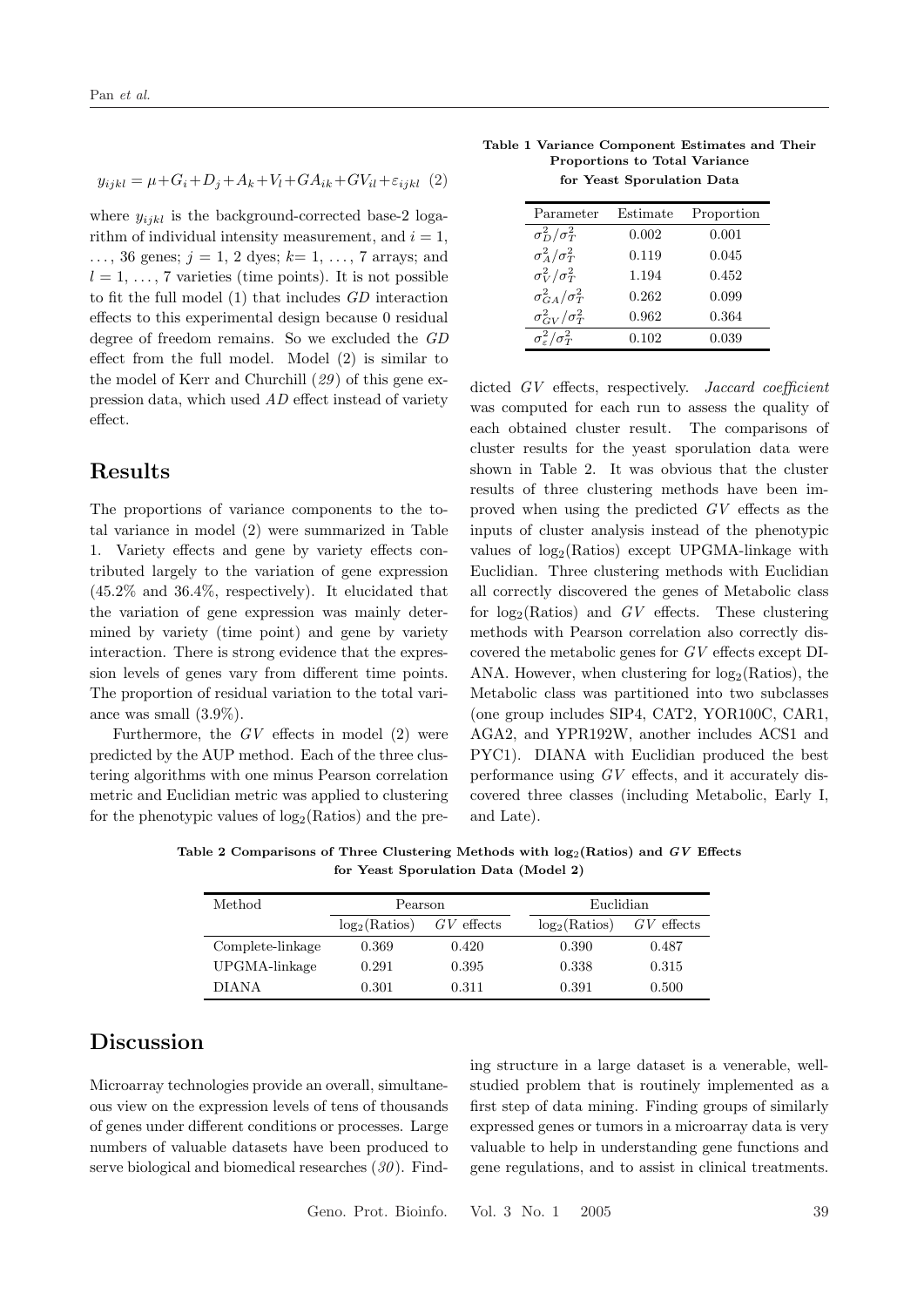However, since there are many different variations induced in different stages of microarray experiments, the identification and estimation of different sources of variation are fundamental to the design of costefficient microarray experiments.

Genes, dyes, arrays, varieties (treatments, time points or disease types), and their interactions are well known as the source of effects contributing to variation in the micaroarray experiments  $(24, 26)$ . In the present study, a statistical method based on mixed model approaches was proposed to assist the cluster analysis of gene expression data. The underlying basic principle of this method is to use the constructed model to partition the total gene expression variation into various components caused by different factors and then predict the differential effects of GV interaction in the model by the AUP method. The mixed model method provides an automatic correction for the nuisance effects in estimating the relative expression of genes across experimental samples. GV interaction effects capture the departure from the overall averages that reflect the biologically relative expressions for the specific combination of the gene and the variety. These effects exclude the contributions of the genes, dyes, arrays, their interactions effects and random error effects on the gene expression, so it is more biologically meaningful than the raw expression measurements. Using predicted GV interaction effects as the inputs of cluster analysis to construct clusters can decrease the noise blight on the cluster result. The result of the yeast sporulation data elucidated the utility of using GV effects as inputs.

Replications allow for assessment of the variability of expression data (for example, in RNA isolation, labeling efficiency, or in chip quality), so that formal statistical analysis methods can be applied. Replication is an important aspect in microarray design. Two basic types of replications can be incorporated within or between arrays: 1) biological replication in which mRNA samples taken from multiple populations can be used on multiple arrays; and 2) technical replication in which the same mRNA samples can be repeated on multiple arrays, or multiple clones or probes of the same gene can be spotted multiple times on the array. So replication can minimize technical artifacts and assess biological variability and is the key to the accuracy and reliability of the data. Whether biological or technical replication or both of the two are used in microarray experiments depends on the relative magnitude of biological and technical variability in the sample. Replication of the same genes

Acknowledgements This research was partially supported by the National Natural Science Foundation of China (No. 30470916).

# References

- 1. Cho, R.J., et al. 1998. A genome-wide transcriptional analysis of the mitotic cell cycle. Mol. Cell 2: 65-73.
- 2. Chu, S., et al. 1998. The transcriptional program of sporulation in budding yeast. Science 282: 699-705.
- 3. Eisen, M.B., et al. 1998. Cluster analysis and display of genome-wide expression patterns. Proc. Natl.

40 Geno. Prot. Bioinfo. Vol. 3 No. 1 2005

on an array can reduce array effects due to the quality of robot-fabricated immobilized cDNA probes within the same array. However, replicated spots should be well spaced so that the true variability within an array can be estimated. The yeast sporulation experiment used a replication of making a self-comparison of the time-0 sample. Although this was adequate for providing error degrees of freedom, it was not an ideal situation. All of the nonzero residuals from the ANOVA model come from the self comparison array and all other data points are exactly fit because they are not replicated  $(29)$ .

Good experimental design will likely provide the greatest amount of satisfaction and the least amount of frustration in executing a microarray project. The reference design and loop design are two common experiment designs in microarray experiments. Kerr and Churchill (29 ) suggested a more effective loop design for yeast sporulation experiment. Fitting model (1) with this design, residuals are obtained from every array and GV effects can be estimated more precisely. In addition, dye swap is also a common design. Furthermore, the technique with more than two dyes has been proposed to decrease the experimental expenses  $(31)$ . Our method can be easily applied to these designs and their modifications with replications. A common problem in microarray experiments is missing data. In microarray experiments, each array may contain a number of genes with fluorescence intensity measurements that are flagged by the experimenter and recorded as missing data. Due to noise and missing values in data sets, many statistic methods may result in estimates quite different from the real values. Mixed model approach has advantages of handling both unbalanced data and of predicting the random effects.